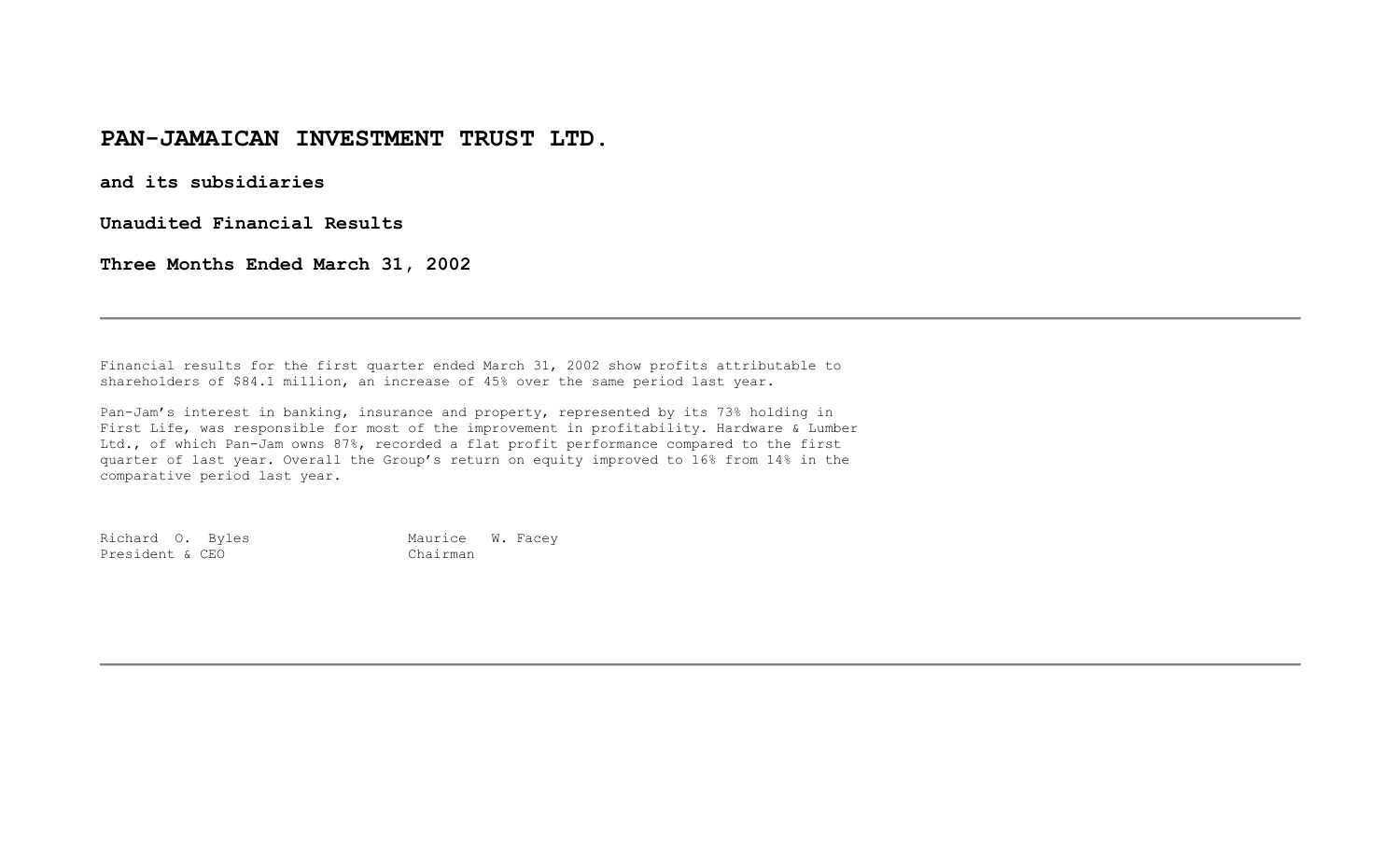|                                                                                                                                        | March<br>2002<br>\$'000                                                    | March<br>2001<br>\$'000                                                     |
|----------------------------------------------------------------------------------------------------------------------------------------|----------------------------------------------------------------------------|-----------------------------------------------------------------------------|
| Gross Operating Revenue                                                                                                                | 988,978                                                                    | 944,677                                                                     |
| Group Profit before Taxation<br>Taxation<br>Group Profit after taxation<br>Minority Interest<br>Profit Attributable to<br>Stockholders | 136,975<br>(9,099)<br>127,876<br>(43, 794)<br>84,082<br>========<br>'000's | 104,069<br>(10, 100)<br>93,969<br>(35, 796)<br>58,173<br>========<br>'000's |
| Average Issued Capital<br>number of 10c stock<br>units outstanding                                                                     | 171,494                                                                    | 160,814                                                                     |
| Earnings per Stock Unit<br><b>Basic</b><br>Fully diluted                                                                               | \$0.49<br>\$0.48                                                           | \$0.36<br>\$0.35                                                            |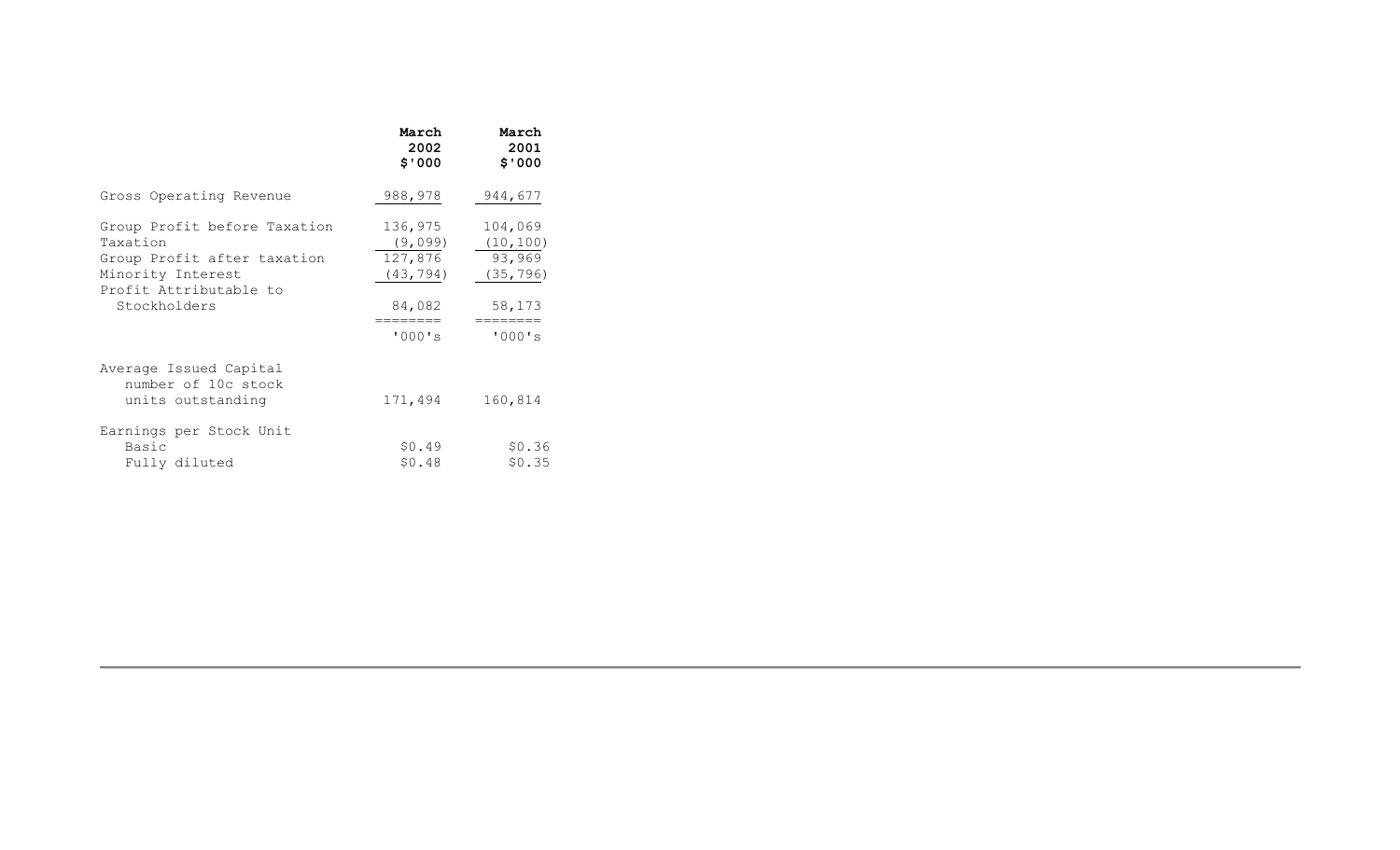#### **Unaudited Consolidated Balance Sheet**

# **Three Months Ended March 31, 2002**

|                                                                                                                                                                                                | March<br>2002<br>\$'000                                                                                              | December<br>2001<br>\$'000                                                                                |
|------------------------------------------------------------------------------------------------------------------------------------------------------------------------------------------------|----------------------------------------------------------------------------------------------------------------------|-----------------------------------------------------------------------------------------------------------|
| NET ASSETS EMPLOYED<br>Fixed Assets<br>Investment Properties<br>Investments<br>Other Insurance and Banking<br>Assets<br>Deferred Expenses<br>Goodwill<br>Current Assets<br>Current Liabilities | 153,033<br>1,638,045<br>3,471,081<br>2,205,196<br>6,894<br>52,267<br>1,725,023<br>(538, 241)<br>8,713,298<br>======= | 158,404<br>1,637,982<br>2,946,378<br>2,315,167<br>8,881<br>55,017<br>1,654,104<br>(618, 263)<br>8,157,670 |
| FINANCED BY:<br>Shareholders' Fund<br>Minority Interest<br>Policyholders' Fund<br>Other Insurance and<br>Banking Liabilities<br>Long Term Liabilities                                          | 2,168,993<br>947,391<br>2,846,365<br>2,328,415<br>422,134<br>8,713,298<br>========                                   | 2,109,996<br>888,005<br>2,897,775<br>2, 114, 706<br>147,188<br>8,157,670<br>=========                     |